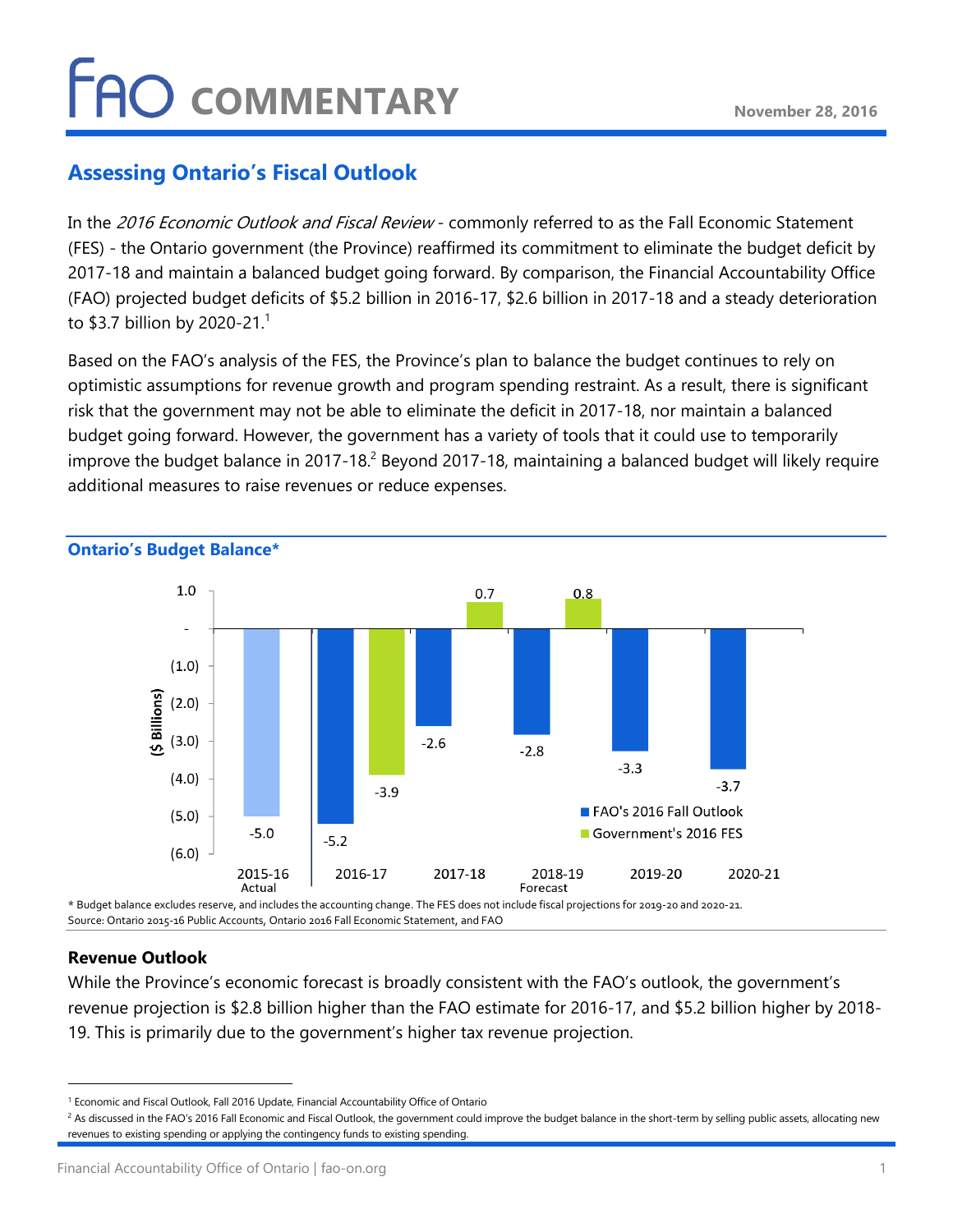# **FAO** COMMENTARY

In particular, the government's forecast for personal income tax (PIT) is more than \$1 billion higher than the FAO's projection in each year of the outlook. The FAO's lower PIT projection reflects an adjustment to account for income shifting by high-income tax filers, consistent with estimates from the federal government.<sup>3</sup>

The government's forecast for Corporations Tax revenue is also significantly higher than the FAO's projection over the outlook, a result of stronger 2015 corporate tax assessments and a more optimistic forecast of corporate profit growth.

The government's revenue forecast also incorporates stronger growth than the FAO's projection for other taxes, including the Harmonized Sales Tax, Gas Tax, Land Transfer Tax and the Ontario Health Premium.



Source: Ontario 2015-16 Public Accounts, Ontario 2016 Fall Economic Statement, and FAO

In addition to the government's optimistic tax revenue projection, the FES outlook also assumes \$1.3 billion in new federal transfers and \$1.9 billion in cap and trade proceeds by 2017-18<sup>4</sup> -- assumptions which are incorporated into the FAO's projections. If tax revenue growth disappoints, or these new revenue sources fall short of expectations, the Province's fiscal targets would be at risk.

<sup>&</sup>lt;sup>3</sup> The federal government introduced a 33 per cent tax rate on taxable income over \$200,000 in 2016, which encouraged high-income tax filers to shift future income into 2015 to avoid paying the higher rate. The federal government estimated that this tax policy change increased 2015 federal PIT revenue by \$3.3 billion. Consistent with federal government estimates, the FAO calculated that roughly \$600 million in 2015-16 Ontario PIT revenue was due to income shifting. This adjustment lowered the FAO's PIT revenue forecast. <sup>4</sup> As discussed in the FAO's report - An Assessment of the Fiscal Impact of Cap and Trade - there are three key factors which will determine the amount of revenue raised from cap and trade: the price of allowances; the Canada-US dollar exchange rate; and the number of allowances the Province will sell. Each of these factors are subject to significant uncertainty.